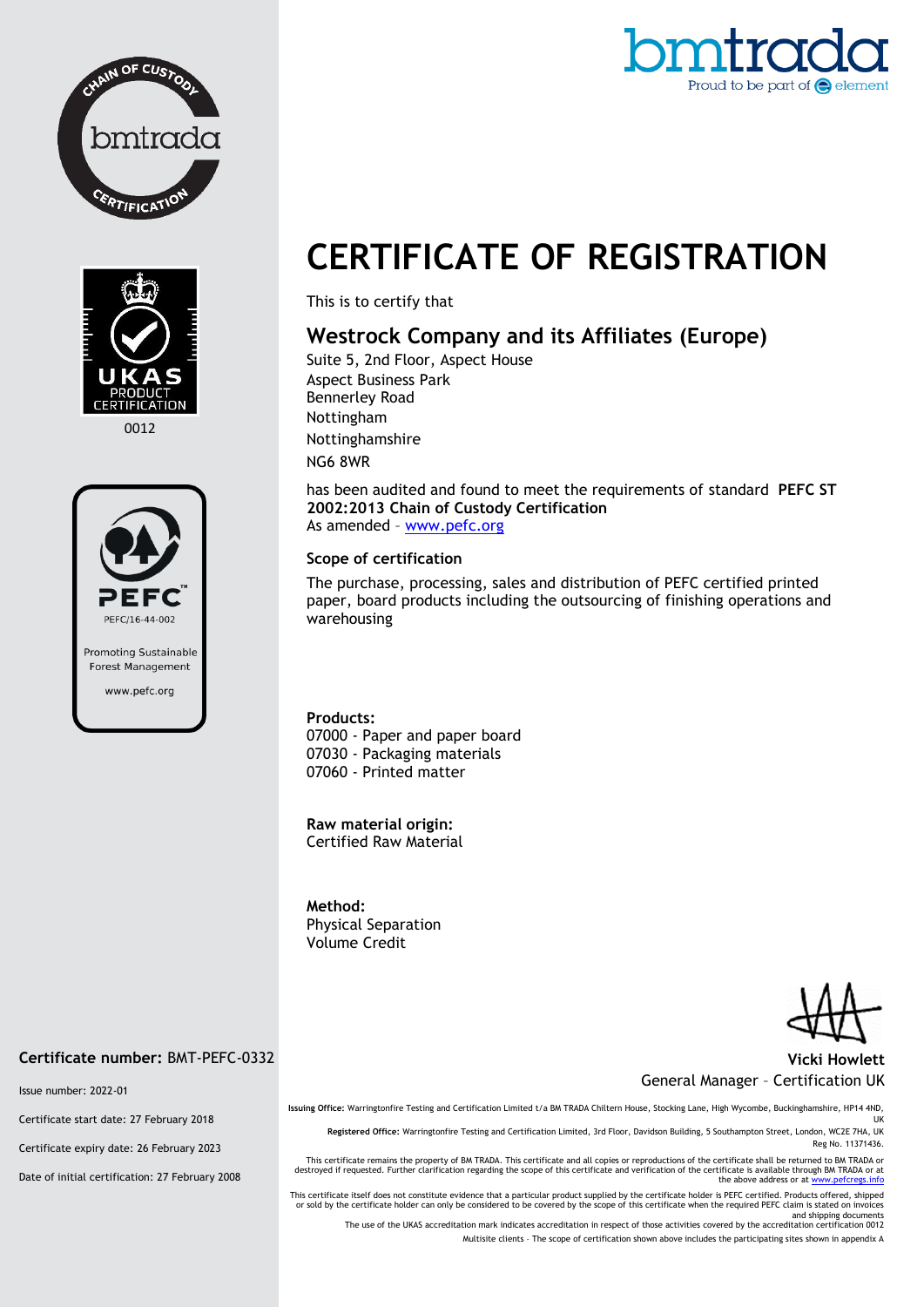

### **Appendix A**

The network of participating sites shown below is included in the scope of certification shown on certificate

| <b>Branch</b>                 | <b>Address</b>                                                                    |
|-------------------------------|-----------------------------------------------------------------------------------|
| WestRock Angouleme            | 32 route de l'Hippodrome<br>16400 Angouleme La Couronne<br>France                 |
| <b>WestRock East Kilbride</b> | PO 330, Leesburn Place<br>East Kilbride<br>Glasgow<br><b>G74 4LR</b>              |
| <b>WestRock Newcastle</b>     | <b>Station Road</b><br>Killingworth<br>Newcastle Tyne and Wear<br><b>NE12 6RH</b> |
| WestRock Obersulm (Consumer)  | Senefelder Straße 3-7<br>74182, Obersulm<br>Germany                               |
| <b>WestRock Leicester</b>     | 16 East Park Road<br>Leicester<br>Leics<br>LE5 4QA                                |
| <b>WestRock Duren</b>         | Am Burgholz<br>D-52372 Kreuzau-Stockheim<br>Germany                               |
| <b>WestRock Bialystok</b>     | ul. Szosa Baranowicka 78<br>15 - 521 Zascianki<br>Poland                          |
| <b>WestRock Ussel</b>         | Zone Industrielle de l'Empereur; BP16<br>19201, Ussel<br>France                   |
| WestRock Obersulm (Cosmetics) | Senefelder Straße 3-7<br>74182 Obersulm<br>Germany                                |
|                               |                                                                                   |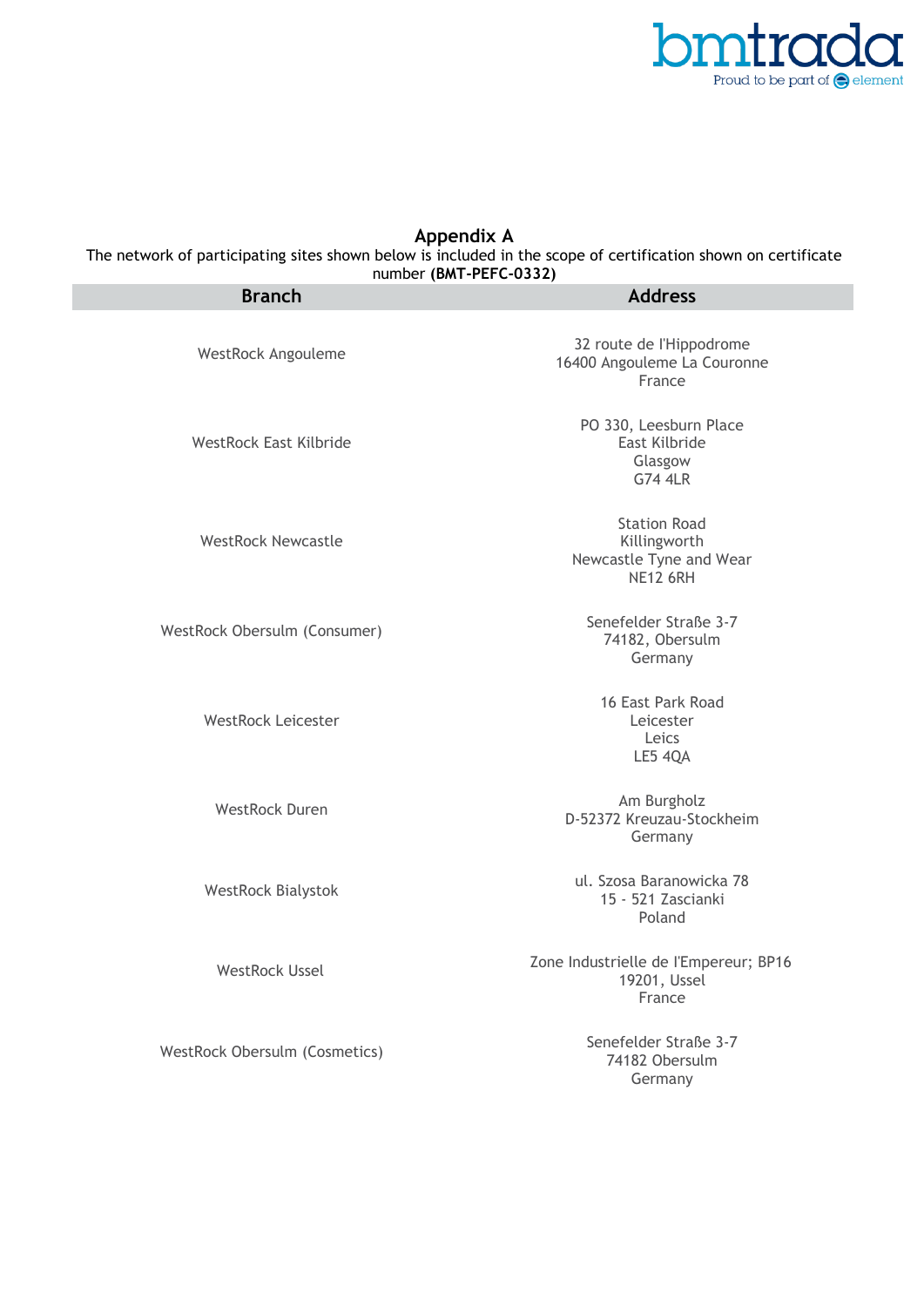

WestRock Hillington WestRock Belfast

WestRock Gent

WestRock Pharmaceutical and Healthcare Packaging Limerick

Blueprint Media Limited

WestRock Arbroath

WestRock Wrexham

Industrieweg 192 B-9030 Mariakerke Gent Belgium

30 Colquhoun Avenue Hillington Park Hillington Glasgow G52 4NB

Enterprise Way Hightown Industrial Estate Newtownabbey Belfast BT36 4EW

WestRock Tczew 1999 ul. Malinowska 43 83-100 Tczew Poland

WestRock St Pierre 164 Avenue Yves Farge 37701 St Pierre des Corps France

WestRock Melle An der Schwanemuhle 1 D-49324 Melle Germany

> Raheen Industrial Estate Limerick Ireland

Watermans House Kingsbury Crescent Staines-upon-Thames TW18 3BA

Baden Powell Road Kirkton Industrial Estate Arbroath DD11 3LS

> Redwither Road Wrexham LL13 9RD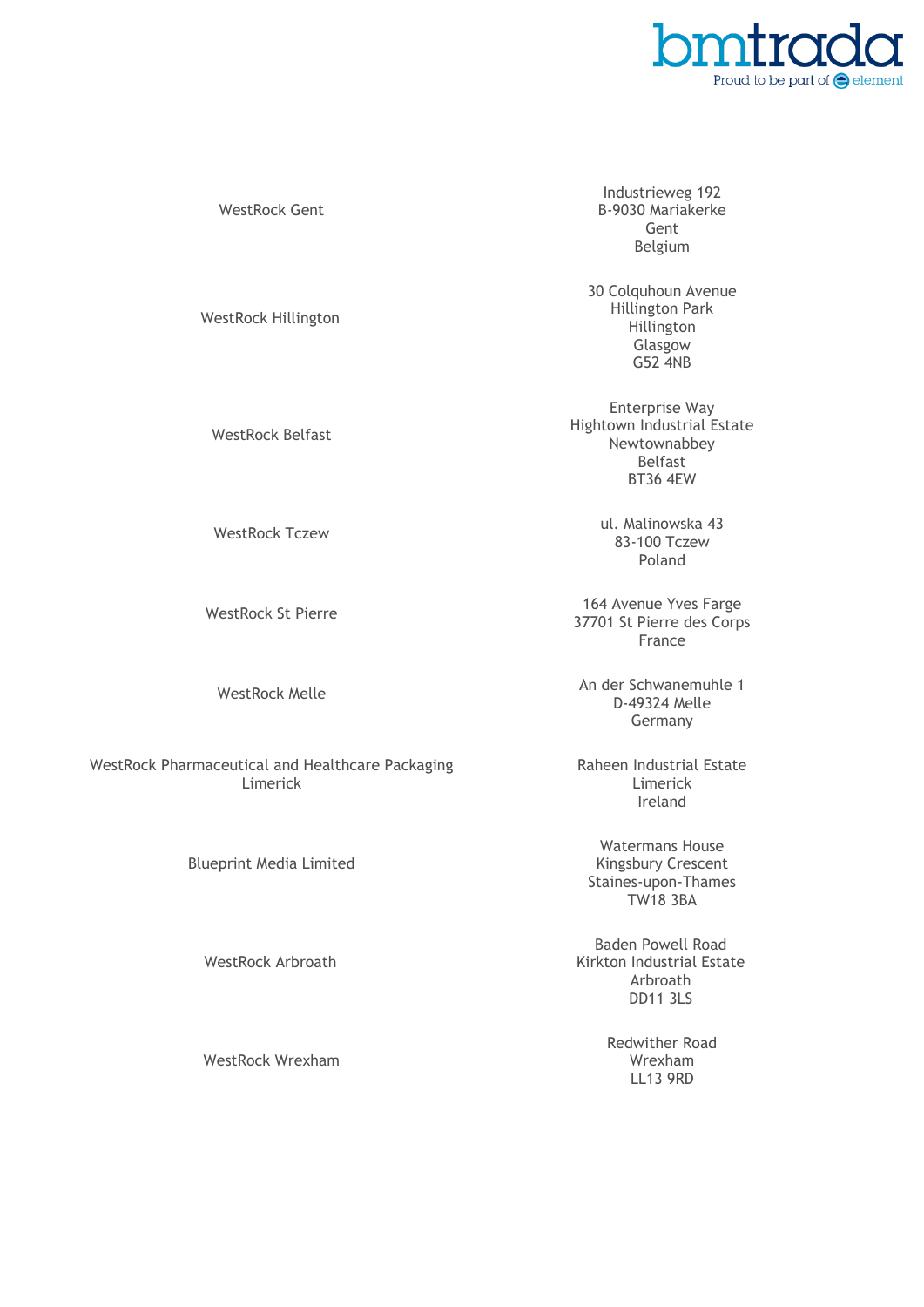

## G72 0BP WestRock Dublin (Glasnevin) Glasnevin Dublin 11 WestRock Dublin (Fonthill)

WestRock Schoenebeck

WestRock Hamilton

WestRock Tewkesbury

WestRock Oss

WestRock Littlehampton 5A Arndale Rd

2 Livingstone Boulevard Hamilton International Technology Park Glasgow

> Dublin – Cartons Dublin 84/85 Lagan Road

Dublin – Labels Unit 41 Fonthill Business Park, Fonthill Road Dublin 22

> Grundweg 77 **Schoenebeck** Elbe, DE-39218 Germany

WestRock Venlo<br>Newtonweg 15 Venlo 5928PN Netherlands

WestRock Bourne **Roman Bank** Bourne PE10 9LQ

> Unit 17, Shannon Way Tewkesbury Industrial Centre **Tewkesbury** GL10 8ND

WestRock Bornem 18 Rijksweg Bornem 2880 Belgium

> 7 Industriepark Oost Oss Oss 5348 GM **Netherlands**

> > Littlehampton BN17 7HD